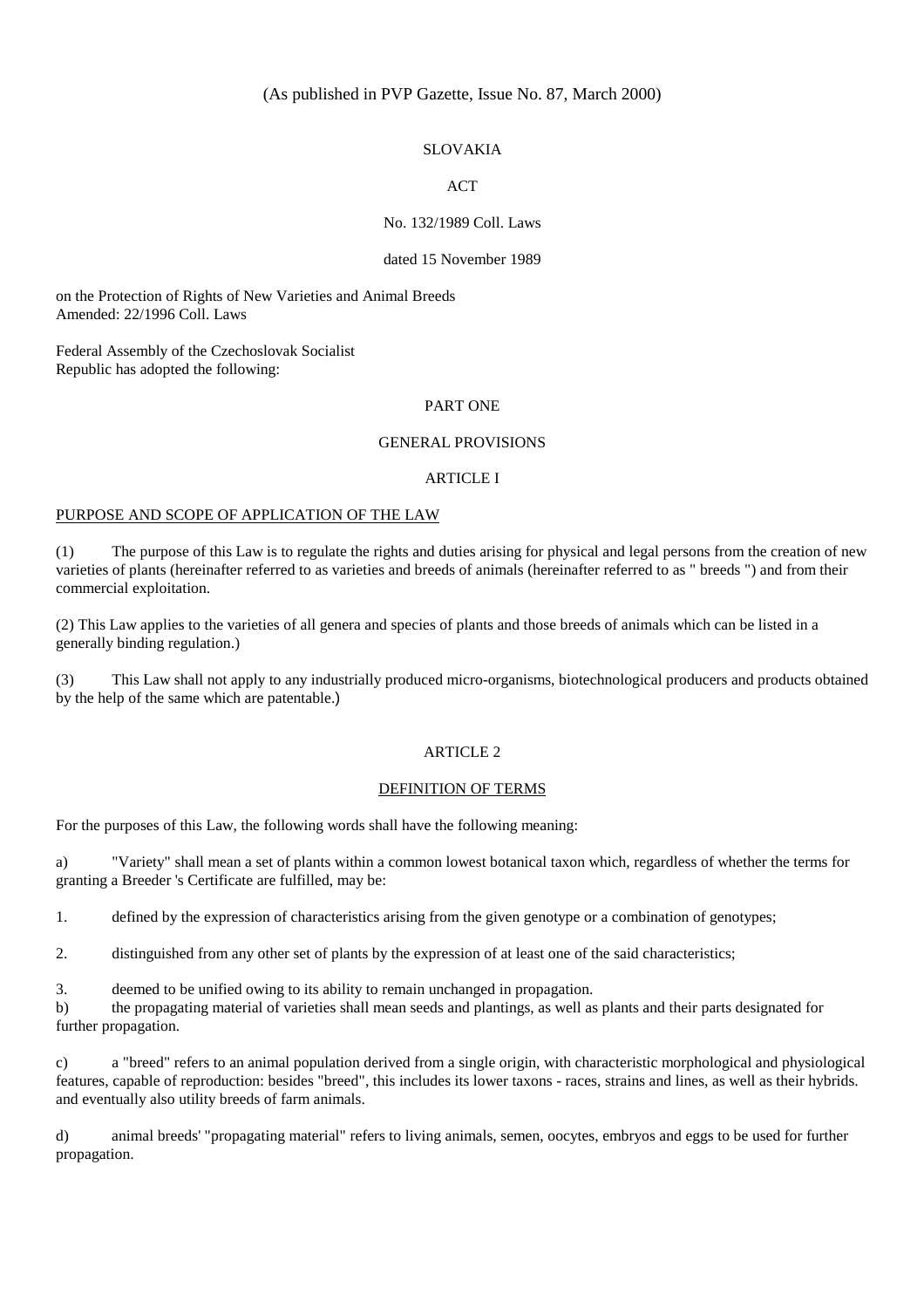e) the "creation" of a variety or a breed within the activities of a Slovak organisation shall mean the creation, development or discovery of a variety or a breed in connection with the fulfillment of duties arising from the employment contract, any membership or business relation to such organisation or any body under its material support.

f) the "commercial exploitation" of varieties and breeds shall include in respect of the propagating material or harvesting material of varieties and the propagating material of breeds - (i) the manufacture for sale (ii) treatment for the purpose of propagation (iii) the offering for sale (iv) the sale of (v) and the storing propagating material, harvesting material of varieties and propagating material of breeds and storing the same.

g) "Breeder" shall mean:

1. any natural person who discovered, developed or by his own breeding created a variety or a breed:

1.1. beyond any activities of a Slovak organisation on his own account in and his own name, or who has, on his own account, arranged by a contract in his own name a discovery, development, or creation of a new variety or breed by any third person;

1.2. within the activities of a Slovak organisation during his employment, or a similar working relationship, on such an organisation's account and in its name (hereinafter referred to as the " author "),

while the position of a natural person may be held by several persons, provided, they have been engaged in the discovery, development, or creation of a variety or a breed by their own breeding research

2. any legal person, who:

2.1. is an employer of a natural person referred to in clause 1.2. above, when the costs of discovery, development, or creation of the new variety or a breed have been covered in its full or partial amount,

2.2. has the right of ownership or an economic right in respect of a variety or a breed,

while the position of a legal person may be held by several persons, provided that the variety or breed, have been discovered, developed, or created under their material support,

3. any legal successor of the natural person or the legal person referred to in clauses 1 and 2 above,

4. any foreign natural person or any foreign legal person who has the right to dispose of the variety or breed, having a contractual agent within the territory of the Slovak Republic,

h) the "applicant" shall mean a breeder who is entitled to rile an application for the protection of a variety or a breed, the natural person shall be entitled file such an application only if the variety or breed has been discovered, developed or created by his own breeding research, in his own name and on his own account beyond any activities of a Slovak organisation; an applicant may be represented by several breeders provided that the variety or the breed has been discovered, developed or created by their material support

i) a holder of the Breeder 's Certificate shall mean anyone who has been granted the Breeder 's Certificate, or his legal successor.

## PART TWO

## THE GRANTING OF THE BREEDER'S CERTIFICATE AND THE RIGHTS AND DUTIES OF BREEDERS AND ORIGINATORS

# ARTICLE 3

(1) The applicant shall be granted, on the basis of his application, a Breeder's Certificate in respect of a variety or a breed that complies with the conditions laid down in Articles 4 to 6.

- (2) The Breeder's Certificate is to certify:
- (a) the creation of a variety or a breed;
- (b) the name of the variety or the breed, with an indication of the species (genus);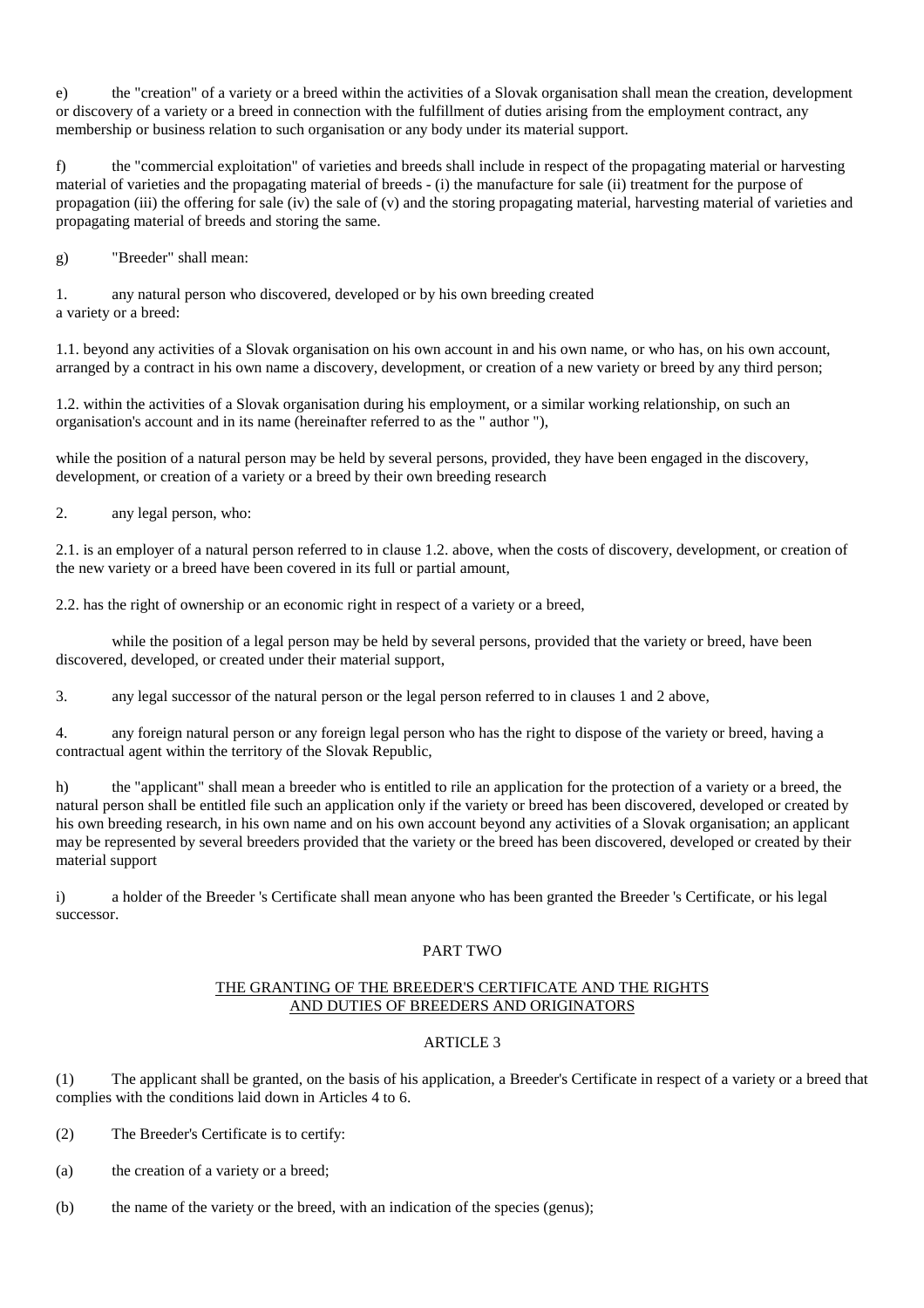(c) the holder of the Breeder 's Certificate by stating the variety or breed's trade name and seat, only if a legal person, and his name, surname, and permanent residence is a natural person;

(d) the right of the owner of the Breeder 's Certificate to exploit the variety or the breed commercially;

(e) the dates of commencement and termination of the protection of the rights in respect of the variety or the breed.

## ARTICLE 4

## CONDITIONS FOR THE GRANTING BREEDER'S CERTIFICATE IN RESPECT OF A VARIETY

(1) The conditions for the granting of a Breeder 's Certificate in respect of a variety shall be satisfied if the variety is:

a) distinct,

b) uniform,

c) stable, and

d) new.

(2) The variety is distinguished if it is clearly distinct by the way of expression of at least one describable and well distinguished important characteristic (property) or expression of a combination of characteristics (properties) from any other variety generally known about upon the date of the filing of the application.

(3) The variety is consistent if it remains sufficiently uniform in the expression of those characteristics that are found in the tests for its distinguished character, as well as in the expression of any other characteristics referred to in the variety description, save for any deviations which may arise from certain peculiarities of propagation.

(4) The variety is stable if it maintains its original distinguished characteristics in each generation or after each cycle of propagation.

(5) The variety is "new" if its propagating or harvesting material has not been sold or otherwise disposed to others:

a) within the territory of the Slovak Republic previous to one year before the date of the riling the application (Art. 16),

b) within the territory of any other country:

1. in the case of varieties of fruit trees, forest or garden woods, or vines, previous to six years before the date of riling the application,

2. in the case of varieties of any other species, previous to four years before the date of the riling the application.

(6) The varieties of genera and species of plants to which this Law has not applied until this day, shall be deemed to be new even if they do not fulfil the conditions stipulated in the clause above.

(7) A variety shall also be deemed to be new if propagating or harvesting material has been sold or otherwise disposed of to others without the breeder 's consent.

(8) For the purposes of this Law, a variety shall not be deemed to be sold or otherwise disposed to others and thus it is deemed to be new - also in cases where its propagating or harvesting material:

a) has been provided, under the terms and conditions stipulated in the Law, to the Ministry of Agriculture of the Slovak Republic (hereinafter referred to as the "Ministry") or any professional authority or organisation appointed by the Ministry for the purpose of determining characteristics and properties of the variety

b) has been used for a discovery, development or creation of any other variety

c) has been produced, propagated, treated after harvest or stored by a third person under a contract, provided the breeder has continued to hold the exclusive right to the disposal of such propagating material of the variety; this shall not apply if the propagating material has been used as a component for the production of a hybrid variety which has been sold or otherwise disposed of to others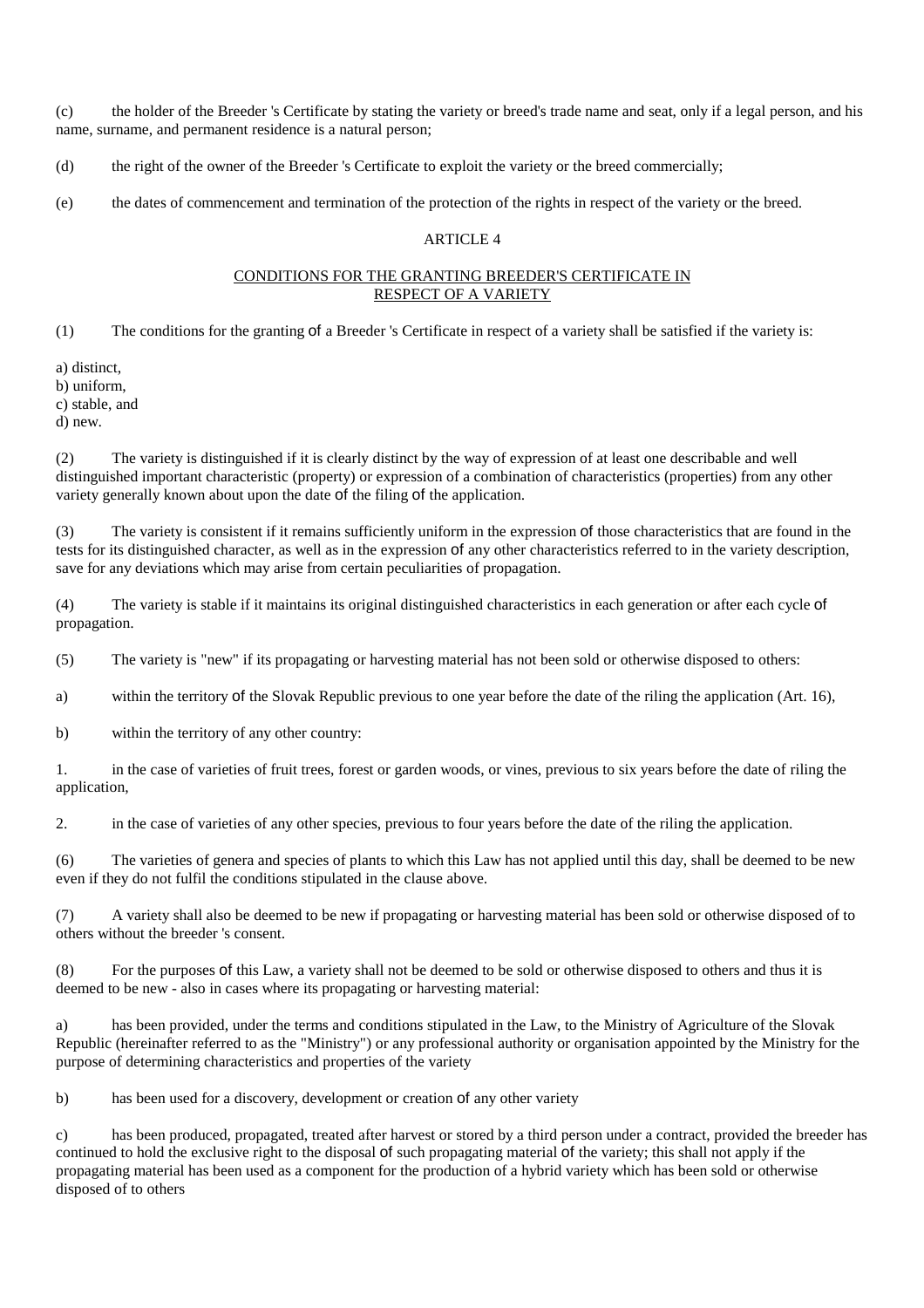d) has been provided to a person who has been engaged in his own activity or, by way of his material support, in the discovery, development, or creation of the variety; unless said material is further sold or otherwise disposed of to others by such a person

e) has been used by a third party for experimental purposes

f) has been exhibited in any official or officially acknowledged exhibition under an international treaty.

(9) For the purpose of reviewing the terms and conditions for granting a Breeder 's Certificate in respect of a variety, any other variety shall become generally known on the date of filing for an application in the Slovak Republic or abroad, provided that the application leads to the granting of the Breeder 's Certificate or entry into the national list of varieties.

## ARTICLE 5

## CONDITIONS FOR THE GRANTING OF A BREEDER'S CERTIFICATE IN RESPECT OF A BREED

(1) The conditions for the granting of a Breeder's Certificate in respect of a breed to which special provisions apply shall be deemed to be complied with if the breed has been certified or released pursuant to the said special provisions less than one year before the filing of the application (Article 16).

(2) The conditions for the granting of the Breeder's Certificate in respect of a breed to which special provisions do not apply shall be deemed to be complied with if the breed is:

a) distinct by way of at least one major trait or property from any other breed that is commonly known of upon the date of the filing of the application

b) uniform to a level that is adequate to the biological properties of the breed concerned

c) stable in its major traits, while respecting the peculiarities ensuing from the environment in which the animals are bred

d) new

e) sufficiently large in number for reproduction

(3) The condition of novelty shall be deemed to be complied with if the breed has not been sold or offered for sale:

a) in the territory of the Slovak Republic for longer than one year before the date of the filing of the application,

b) in the territory of any other State for longer than six years before the date of the filing of the application.

(4) The fact that the breed has been sold or offered for sale without the approval of its breeder shall not be considered detrimental to its novelty.

## ARTICLE 6

# DENOMINATION OF THE VARIETY OR THE BREED

(1) Each variety or breed should be labeled by a name which is its general name. If the variety or the breed has been permitted or registered in the Slovak Republic pursuant to special regulations 2), it shall bear the name in accordance with these regulations.

- (2) The denomination of a variety or a breed shall not:
- a) consist solely of figures,

b) be identical or liable to cause confusion with a denomination used in the Slovak Republic or abroad for a variety or a breed of the same or a related species, or otherwise infringe upon the rights of other breeders,

c) be liable to mislead concerning the value, characteristics or origin of the variety or the breed, or the identity of the breeder or originator,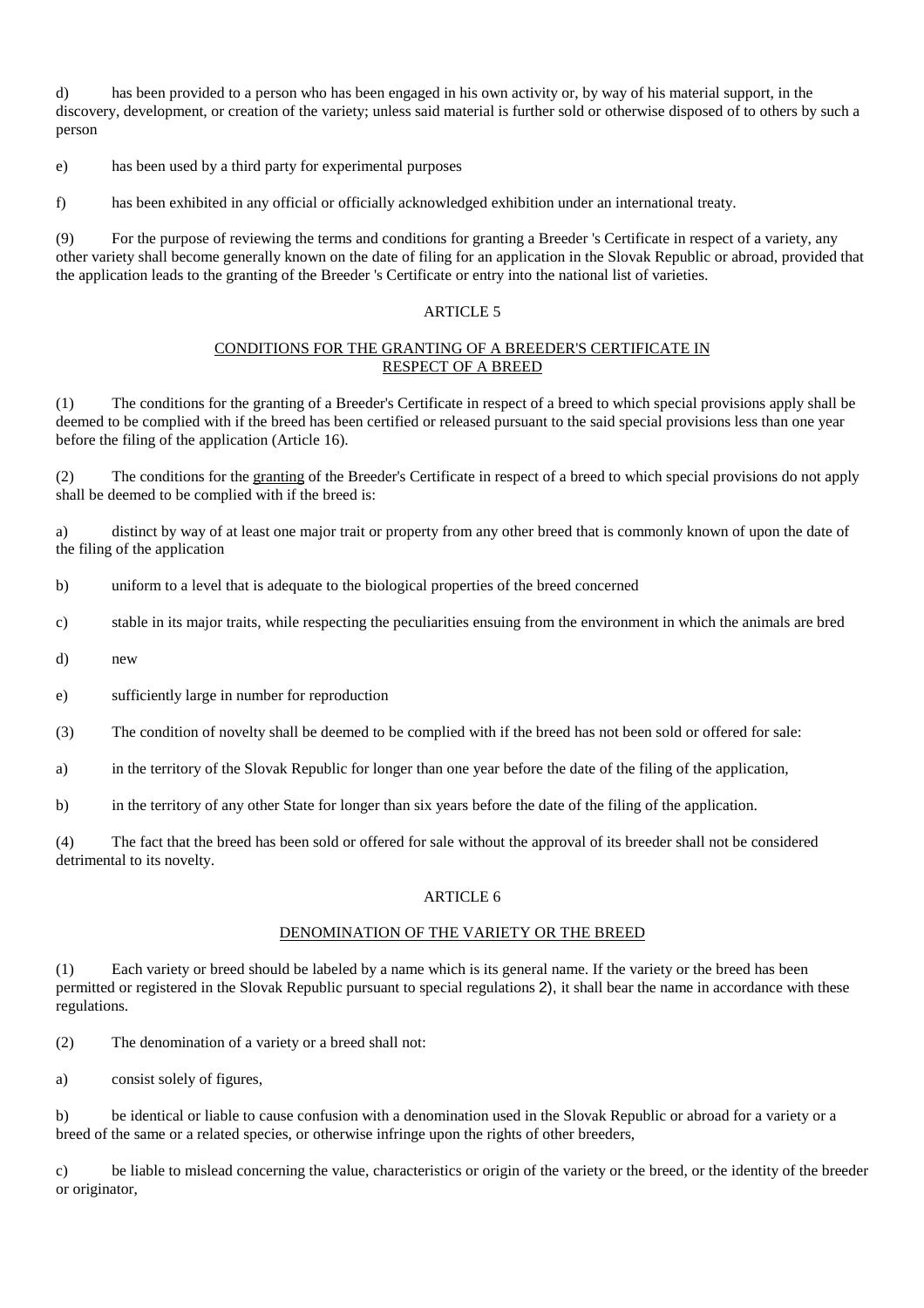d) be identical or liable to cause confusion with the trademark, indication of source or geographical designation used for the same or similar products, with a famous trademark irrespective of the kind of product, or otherwise infringe upon the rights and protected interests of other persons,

e) be contrary to public interests,

f) be unsuitable for linguistic reasons.

(3) Foreign varieties or breeds shall retain their original names. Any other name may be used only provided that the original name does not comply with requirements stipulated in clause 2 above.

(4) The right of priority of any third persons in respect of the name of a variety or a breed shall not be affected. If the application for the protection of a variety or a breed shall affect the right of priority (Art. 16 clause 2) in respect of the name of a variety or a breed of a third person, the provision of Art. 17 clause I of this Law shall apply.

(5) The Ministry shall be liable for informing the public about any proposal of a name of a new variety or a breed for the purpose of ensuring the protection of the right of priority in respect of the name of a variety or a breed of third persons, and this liability shall be fulfilled by the timely riling of the application pursuant to Art. 18, clause I of this Law.

(6) In any business use of a variety or, a breed, a trademark, a trade name or a similar labelling may be a part of the name of the variety. However, the denomination of the variety or the breed should be clearly and easily distinguishable.

## ARTICLE 7

## RIGHTS OF BREEDERS

(1) The rights of breeders arising from the Breeder 's Certificate shall not be restricted by any third person in any way, save for in the exceptions stipulated in the Law.

(2) Commercial exploitation of any derived or any certain other variety shall be possible only with the a written consent of the holder of the Breeder 's Certificate pertaining to the original variety. The owner of the original variety shall have the right to receive at least a reasonable consideration from the commercial use of any derived variety.

(3) The "derived variety" shall mean a variety which is substantially derived from any protected variety, where the protected variety itself is not a substantially derived variety or is not secondarily derived from any variety which itself is substantially derived from any original variety, and

a) retains its essential characteristics resulting from the genotype or a combination of genotypes of the original variety,

b) is clearly distinguishable from the original variety,

c) substantially corresponds to the original variety in the expression of essential characteristics resulting from the genotype or a combination of genotypes of the original variety, except in the case of differences arising from derivation.

(4) A "certain other variety" shall mean a variety:

a) which is not clearly distinguishable from the protected variety (Art. 4, clause 1, item a),

b) of which the production requires repeated use of the variety for which a Breeder 's Certificate has been granted.

(5) The provisions used for protected varieties shall also apply to any derived varieties and certain other varieties accordingly, and

a) the Breeder 's Certificate shall show also the owner of the original variety (Art. 3, clause 2, item c),

b) before commencing the commercial exploitation of any derived or certain other variety, its owner or any other user shall agree in writing with the owner of the original variety upon the consideration from the commercial exploitation of the derived or certain other variety (Art. 8, clause I and Art. 7, clause 2), otherwise he shall not be authorised to commercially exploit the same.

(6) The breeder, having discovered, developed or created any variety or any breed within the activities of a Slovak organisation, shall have the right to have his name shown in the Breeder 's Certificate as its author, such right being untransferable.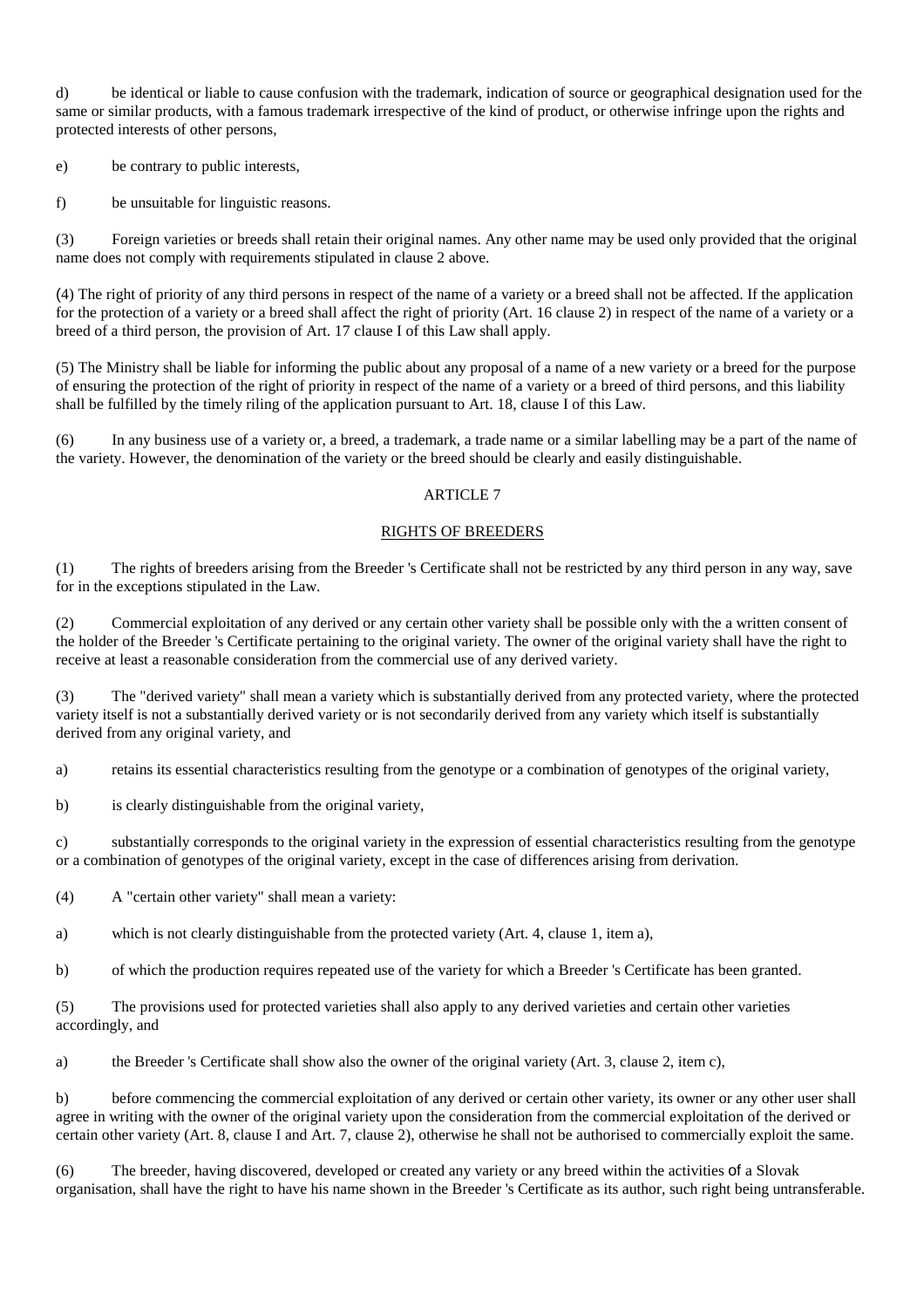(7) If more than one breeder contributed through their creative work to the discovery, development, or creation of a variety or a breed, they shall share their rights in proportion to their participation in the creation of the variety or the breed. If the shares of the breeders can not be determined, they shall be deemed to be equal.

(8) Any breeder, having discovered, developed or created a variety or a breed within the activities of a Slovak organisation, shall have the right to expect to receive from the holder of the Breeder 's Certificate a share from the license fees or financial benefits from the commercial exploitation of the variety or the breed (the right to receive consideration). The agreement upon the consideration should be made in writing.

## ARTICLE 8

# RIGHTS AND DUTIES ARISING FROM THE BREEDER'S CERTIFICATE

(1) The owner of the Breeder's Certificate shall have the exclusive right to exploit the variety or breed commercially; the variety or breed shall not be commercially exploited during the period of protection without his consent.

(2) Slovak organisations which are engaged in the State system of the care of the development of animal breeding on the basis of a licence issued pursuant to special provisions shall not be required to obtain such consent if the owner of the Breeder' Certificate in respect of a breed is a Slovak legal or physical person.

(3) The consent of the owner of the Breeder 's Certificate shall not be required if the variety or the breed serves for the breeding of another variety or breed, this shall not apply to cases where such a variety or breed is used repeatedly as a component for the production of another variety or the formation of another breed for purposes of sale.

4) The right to commercially exploit a variety or a breed shall also include the. right to authorise such commercial exploitation to other persons. Such authorisation (licence) shall be granted by means of a written contract which shall include the conditions of use and an agreement on the licence fees.

- (5) The holder of the Breeder 's Certificate may give his consent for a granted licence for the following licensed acts:
- a) the production or propagating of propagating material of a variety or a breed,
- b) treating material for the purposes of propagation,
- c) offering for sale,
- d) selling or any other form of trading,
- e) export,
- f) import,
- g) storing for the purposes referred to in subparagraphs a) through f) above.

(6) The consent for performing any of the acts referred to in clause 5) above, may be made conditional or restricted by the holder of the Breeder' s Certificate.

(7) The consent of the holder of the Breeder 's Certificate shall be required also for performing the acts referred to in clause 5, items a) through g) related to the harvesting material of a variety or a breed.

(8) Any products from the propagating material of a variety or a breed and from the harvesting material of a variety for which a Breeder' s Certificate has been granted, may be produced under the written consent of the holder of the Breeder' s Certificate.

(9) Granting a consent for performing acts pursuant to clauses 5), 6), and 8) above shall be required also for any derived varieties and certain other varieties.

## ARTICLE 9

(1) If a variety or a breed has been created by several originators in the framework of their activity for several Slovak organisations, those organisations shall, as co-owners of the Breeder 's Certificate, share the rights and duties in respect of the variety or the breed at the same ratio as the originators share their rights.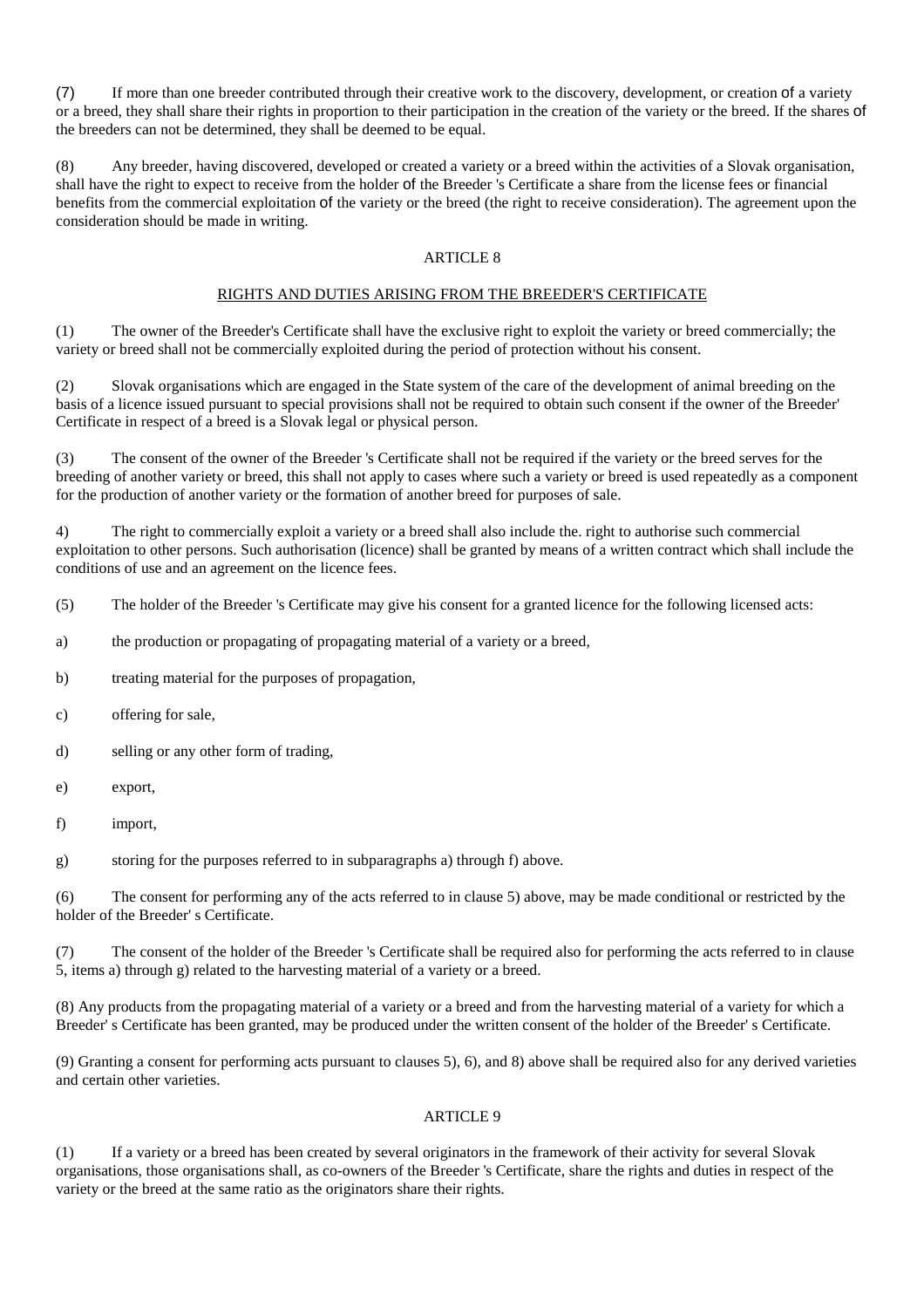(2) The rights and duties of the co-owners of the Breeder's Certificate shall, in relation to third persons, be Joint and several. As for their mutual claims, they shall settle accounts according to their shares.

## ARTICLE 10

## COMPULSORY LICENCES

(1) If the owner of a Breeder's Certificate refuses to authorise the commercial exploitation of the variety or the breed, or refuses to do so to the extent necessary, the Ministry may substitute for his authorisation, in the public interest, a compulsory licence.

(2) In the case where a compulsory licence is granted, the owner of the Breeder's Certificate shall be entitled to compensation through licence fees. If the owner of the breeder' s Certificate falls to reach agreement in respect of the value of the compensation with the organisation to the benefit of which the compulsory licence has been granted, the decision shall be made, upon the proposal of either of them, by an authority referred to in Article 25, due account being taken of the costs of the breeding of the variety or the breed and of the financial benefits expected from its commercial exploitation.

## ARTICLE 10 A

## OTHER RESTRICTIONS UPON THE BREEDER'S CERTIFICATE

(1) The following performed activities shall not mean any loss of rights for the holder of the Breeder's Certificate:

a) for non-business activities,

b) for testing purposes,

c) for the purposes of creation, development, or discovery another variety.

(2) The rights of the holder of the Breeder 's Certificate shall not be affected, when individual farmers propagate, on their own land, such varieties for which the Breeder 's Certificates have been granted and use the propagating material which was obtained by them by seeding or planting and harvesting on their own land. The conditions of this restriction shall be stipulated in the generally valid legal regulation to be issued by the Ministry.

(3) The protection of the rights of the holder of the Breeder 's Certificate will not be provided pursuant to this Law if the propagating or harvesting material of a variety has been provided to any third person by the holder of the Breeder 's Certificate or upon his consent. However such person shall not use the same:

a) for any propagation, except in cases when such propagation was the intention of providing the same,

b) for export, except in cases when the exported material is intended for final consumption.

## ARTICLE 11

## TRANSFER OF THE BREEDER'S CERTIFICATE

(1) The owner of the Breeder's Certificate may transfer the Certificate to any other person by written contract. All the rights and duties ensuing from the Breeder's Certificate, except the rights of the originator, are thus passed on to the new owner. The owner of the breeder's Certificate shall be entitled to request the transferee to pay a financial compensation for the transfer.

(2) A co-owner of the Breeder's Certificate may transfer his share to any other co-owner. The Breeder's Certificate maybe transferred to a third person only if none of the co-owners accepts a written offer of transfer within a period of one month.

(3 ) The contract relating to the transfer of the Breeder's Certificate shall come into force on the day of its entry in the Register of Protected Varieties or in the Register of Protected Breeds, both Registers being kept by the Ministry; the entry shall be made upon payment of an administrative fee.

(4) Any change in the person of the owner of the Breeder's Certificate other than through transfer in accordance with paragraphs (1) to (3 ) may only occur in cases determined by Law.

(5) Any change in the person of the owner of the Breeder's Certificate shall be entered in the Register of Protected Varieties or in the Register of Protected Breeds.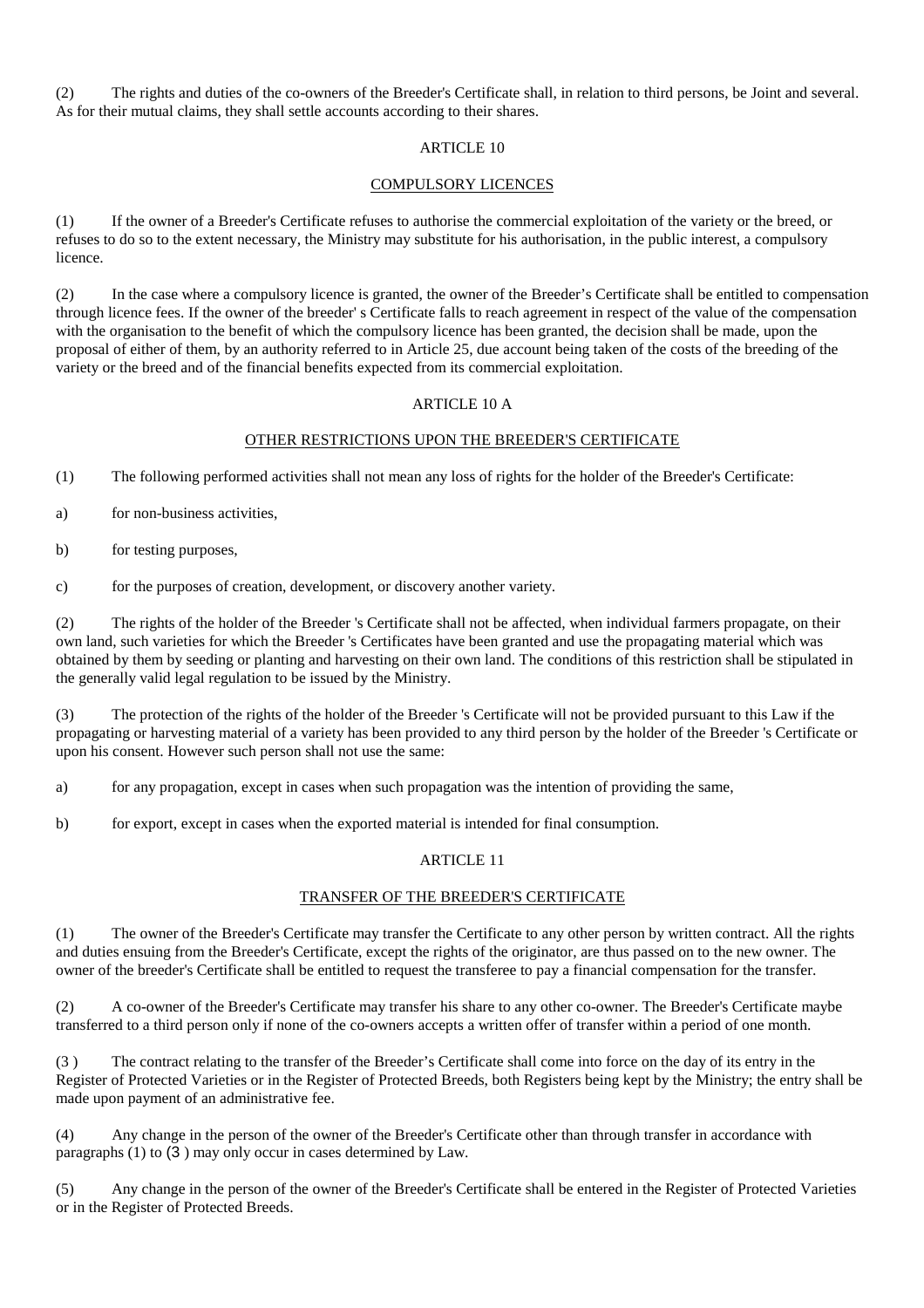# ARTICLE 12

#### TERMS OF VALIDITY OF THE BREEDER'S CERTIFICATE

The Breeder's Certificate shall be in force from the day of the filing of the application:

- a) for 30 years in the case of varieties of hop, grapevine, fruit, ornamental and forest woody species and rootstocks thereof,
- b) for 25 years in the case of varieties of other species,
- c) throughout the duration of the breed in the case of breeds.

#### ARTICLE 13

## CANCELLATION OF THE BREEDER'S CERTIFICATE

(1) The Ministry shall cancel the Breeder's Certificate, if:

a) the variety or the breed no longer shows any characteristics of homogeneity and stability ascertained at the time of granting the Breeder's Certificate,

b) the biological and documentary material for verification tests (Art. 22) fails to be submitted duly and in due time, of within the specified substitute time period,

c) the payment for performing the verification tests remains unpaid within the specified time period,

d) the holder of the Breeder 's Certificate fails to pay the administration fee in due time,

e) the holder of the Breeder 's Certificate shall announce in writing that he waives the Breeder's Certificate,

f) the holder of the Breeder 's Certificate fails to propose, within the specified time period, any new name of a variety or a breed if the original name has been cancelled.

(2) The cancellation of the Breeder 's Certificate shall be entered into the register of protected varieties or in the register of the protected breeds and shall be published in the Bulletin of the Ministry (hereinafter referred to as the "Bulletin") within three months from the date of its cancellation.

#### ARTICLE 14

#### PROTECTION OF THE DENOMINATION

The denomination of a variety or a breed shall be used in the commercial exploitation of the variety or the breed and in further breeding. The denomination of the variety or the breed shall not be used for any other variety or breed of the same or a related species. not even after the termination of the Breeder's Certificate.

## ARTICLE 15

#### RELATIONSHIPS WITH OTHER COUNTRIES

(1) Under the condition of reciprocity, any foreign physical and legal person shall have the same rights and duties as Slovak nationals, if the rights of the owners of Breeder's Certificates are involved and where the State (of which the former person is a member or where the person has their seat) provides protection in respect of the species of plants or animals concerned. The Breeder's Certificate may be granted despite the fact that the above condition is not complied with in cases deserving special consideration.

(2) Provisions of international agreements binding on the Slovak Republic shall remain unaffected.

## PART THREE

#### PROCEDURE IN RELATION TO THE PROTECTION OF VARIETIES AND BREEDS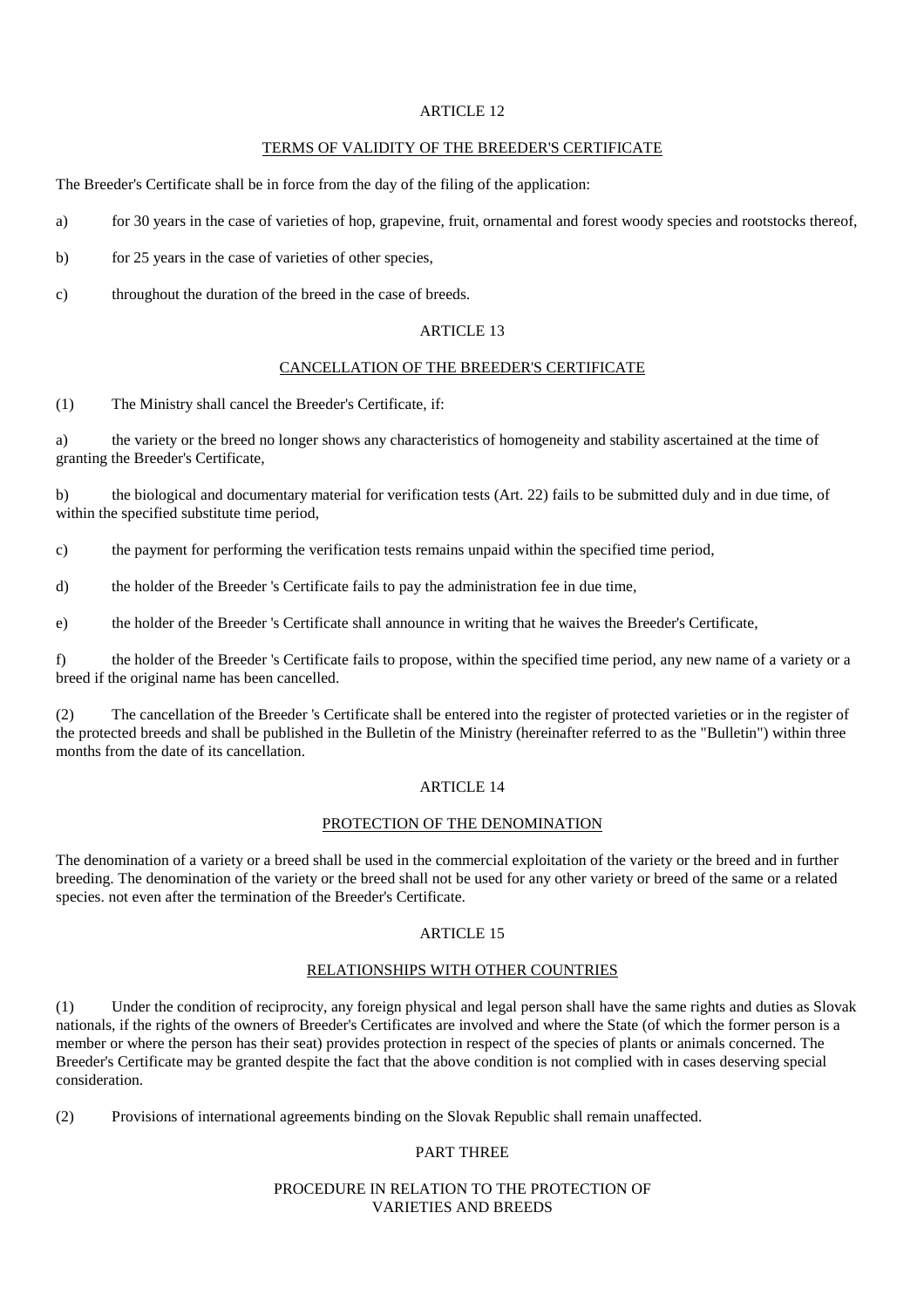## ARTICLE 16

## FILING OF THE APPLICATION

(1) The applicant (Article 2, item h) shall be entitled to file an application for the protection of a variety or a breed.

(2) The application shall be filed with the Ministry; the filing shall confer a right of priority on the applicant.

(3) The right of priority, as it may be derived from an international agreement, shall be claimed already in the application and shall be proved by due evidence within three months, failing which such a right of priority shall not be taken into consideration. The application shall contain the date and the name of the State of the first filing abroad from which the applicant derives his right of priority.

(4) The Ministry shall enter the applications in the order in which they have been delivered into the Register of Applications for new varieties or into the Register of Applications for new breeds. If the applicant fails to pay the administration fee<sup> $11$ </sup> when filing the application or no later than within the time period set by the Ministry, the Ministry shall cancel the entry of the application in the Register of Applications and shall notify the applicant immediately in writing. At the same time, the Ministry shall publish a notice canceling the entry of the application in the Register of Applications in the Bulletin. By canceling the entry of the application in the Register of Applications, the applicant 's rights to file a new application for the protection of the same variety or breed shall not cease.

## ARTICLE 17

## EXAMINATION OF THE APPLICATION

(1) If an application does not conform to the prescribed requirements, the Ministry shall request the applicant to remedy the insufficiencies within a prescribed period. In cases deserving special attention, the Ministry may assist in remedying the insufficiencies. If the insufficiencies are not remedied within the prescribed period, the procedure shall be discontinued. The applicant shall be notified of this eventuality at the time when the period is prescribed.

(2) If the applicant remedies the insufficiencies in due course, his night of priority shall remain unaffected.

(3) The requirements for the application shall be laid down by a generally binding regulation.

## ARTICLE 18

## PUBLICATION OF THE APPLICATION

(1) The Ministry shall publish a notice about riled applications in the Bulletin within three months from the date of filing the application, and such notice should contain the information about the applicant, the name of the variety or the breed, the species name, and the information about its novelty. The decision on the objections shall be made by the Ministry. If an expert opinion is required for the decision on the objections (Article 20), the decision shall be made by the Ministry within three months from the receipt of the said expert opinion.

- (2) A change in the applicant may be made:
- a) with the approval of the applicant,

b) without his approval, on the basis of a valid decision from an authority referred to in Article 25.

(3 ) If during the course of the processing of the application, an argument arises as to whether the application has been filed by an entitled person, the Ministry shall continue to process the application, but the decision on the Breeder's Certificate shall only be issued after the decision from an authority referred to in Article 25 has come into force.

(4) Any change in the applicant shall be entered in the Register of Application in respect of New Varieties or the Register of Applications in respect of New Breeds.

(5) Any change of the information set forth in the application to be published should be published in the Bulletin within three months of such change.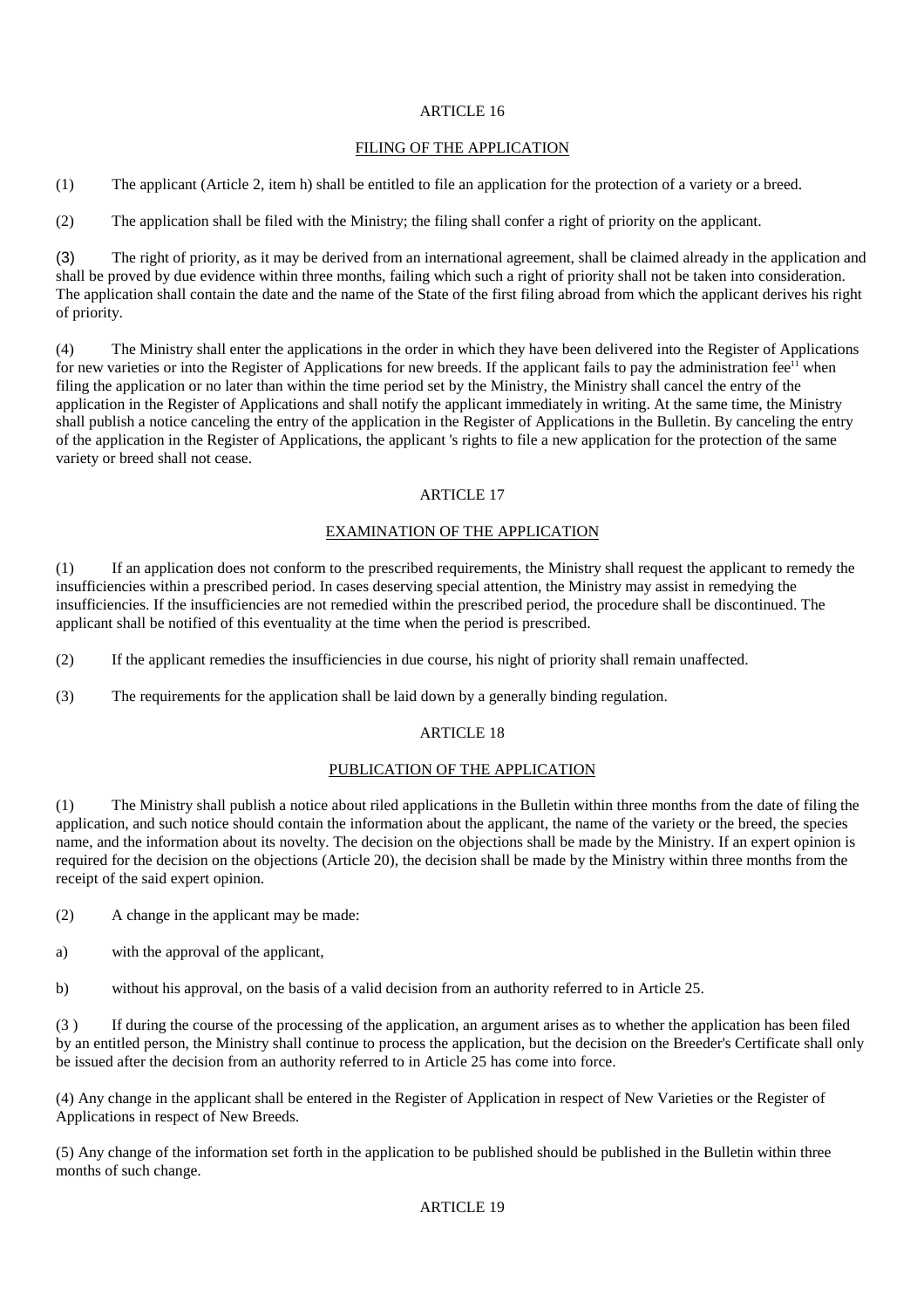## APPLICATIONS FOR THE PROTECTION OF SLOVAK VARIETIES AND BREEDS IN OTHER COUNTRIES

(1) An application for the protection of a Slovak variety or a breed may be filed in another country even before filing such application in the Slovak Republic, and also in the event such application has never been filed by the applicant in the Slovak Republic.

(2) The person who files an application in respect of a Slovak variety or breed in another country shall notify the Ministry of the filing.

## ARTICLE 20

## DETERMINATION OF THE TRAITS AND PROPERTIES OF VARIETIES AND BREEDS

(1) Compliance with the conditions laid down in Articles 4 to 6 shall be examined by the Ministry on the basis of opinions of competent specialist authorities and organisations and, in the case of breeds to which special provisions apply, on the basis of the decision of an appropriate authority.

(2) The competent specialist authorities and organisations shall, if requested to do so by the Ministry, determine the traits and properties of the varieties and breeds within a period determined upon agreement between them and the Ministry. For this purpose the applicant shall provide free of charge biological material and documentation to the competent specialist authority or organisation.

(3) When examining varieties and breeds, the competent specialist authorities and organisations may also use the results of tests performed in other countries.

(4) The competent specialist authorities and organisations shall be entitled, in relation to the applicant, to compensation for the operations associated with the examination of varieties and breeds, pursuant to the valid price regulations.

# ARTICLE 21

# THE GRANTING OF THE BREEDER'S CERTIFICATE

(1) After the receipt of the opinion of a professional body or organisation, or the resolution of a relevant authority, the Ministry shall decide about granting the Breeder 's Certificate within three months. If, based on the opinion, the Ministry shall not grant any Breeder's Certificate, it shall notify the applicant immediately in writing and, no later than within three months of the receipt of the opinion, it shall publish a resolution on rejecting the application for the protection of a variety or a breed in the Bulletin. Such resolution shall be subject to a review by the Court.

(2) The decision on the granting of the Breeder's Certificate shall be entered in the Register of Protected Varieties or the Register of Protected Breeds. A Slovak originator who is not the applicant shall be given a copy of the Breeder's Certificate.

(3) The Breeder's Certificate shall be published in the Bulletin, within three months of the date of granting the Breeder 's Certificates in respect of varieties shall also be entered in the State Variety Book.

## ARTICLE 22

## VERIFICATION TESTS

(1) While the Breeder's Certificate is in force, the owner of the Breeder's Certificate shall maintain the variety or the breed. If doubts anise as to whether the variety or the breed still complies with the conditions laid down in Article 4 (1) b) and c) or in Article 5(2) b), c) and e), the owner of the Breeder's Certificate shall have the obligation, when requested to do so by the Ministry, to provide free of charge the biological material and documentation for the verification of compliance with the said conditions.

(2) The verification shall be performed by authorities and organizations entrusted with the tests by special provisions. In the case of breeds to which no special provisions apply the verification shall be performed by authorities and organizations entrusted by the Ministry.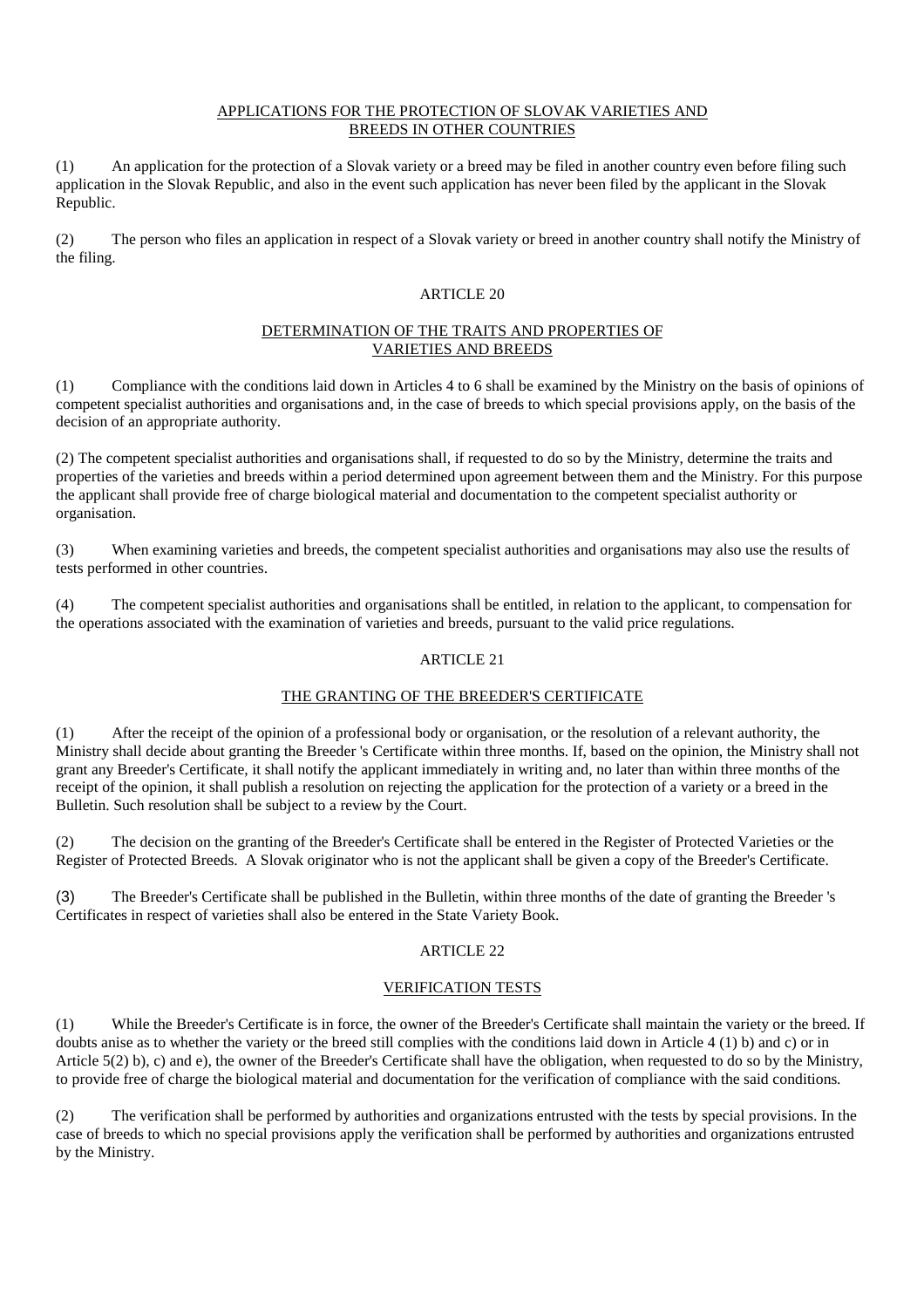(3) The authorities and organizations referred to in paragraph (2) shall be entitled. in relation to the owner of the Breeder's Certificate. to compensation for the operations associated with the performance of the verification tests, pursuant to the valid price regulations. This provision shall not apply to the verification tests of breeds to which special provisions apply.

## ARTICLE 23

## INVALIDITY OF THE BREEDER'S CERTIFICATE

(1) The Breeder's Certificate shall be invalid if:

a) it is later revealed that the conditions for granting the same have not been fulfilled,

b) it has been granted to a person who is not entitled for granting the same, in both cases mentioned above the Breeder 's Certificate shall be deemed not to have been granted at all.

(2) The invalidity of the Breeder 's Certificate shall be entered in the Register of Protected Varieties or in the Register of Protected Breeds and shall be published in the Bulletin within three months of the date of finding the invalidity of the Breeder 's Certificate pursuant to clause 1 above. The invalidity of the Breeder 's Certificate in varieties shall be also entered in the State Variety Book.

## PART FOUR

## JOINT, TRANSITIONAL AND FINAL PROVISIONS

## ARTICLE 24

## ADMINISTRATIVE PROCEDURE

The procedure to be observed before the Ministry shall be governed by the General Administrative Rules, unless otherwise provided for in this Law.

## ARTICLE 25

# SETTLEMENT OF DISPUTES

Civil courts shall be competent to deciding disputes concerning legal, relationships based on this Law.

# ARTICLE 26

## PROTECTION OF RIGHTS

In cases of infringement of a right protected under this Law, the owner of the Breeder's Certificate, or the originator if he is not the owner of the Breeder's Certificate. whose right has been infringed. may claim for the *infringement to* be enjoined by the law and the consequences of the infringement to be removed. If damage has been caused by the infringement, the person who suffered the damage shall be entitled to *compensation. In* cases of harm other than damage to property, the injured person shall be entitled to adequate satisfaction, which may also take the form of monetary compensation.

## ARTICLE 27

## PENAL SANCTIONS AGAINST ORGANISATIONS

(1) Any entrepreneur,

a) with the validity term of the Breeder' s Certificate

1. commercially exploiting a variety or a breed without the approval of the holder of the Breeder's Certificate,

2. not using the registered name while commercially exploiting a variety or a breed, or using the registered name for another variety or breed of the same or related species,

b) fails to notify the Ministry of his application for the protection of a Slovak variety or a breed in another country (Art. 19, clause 2),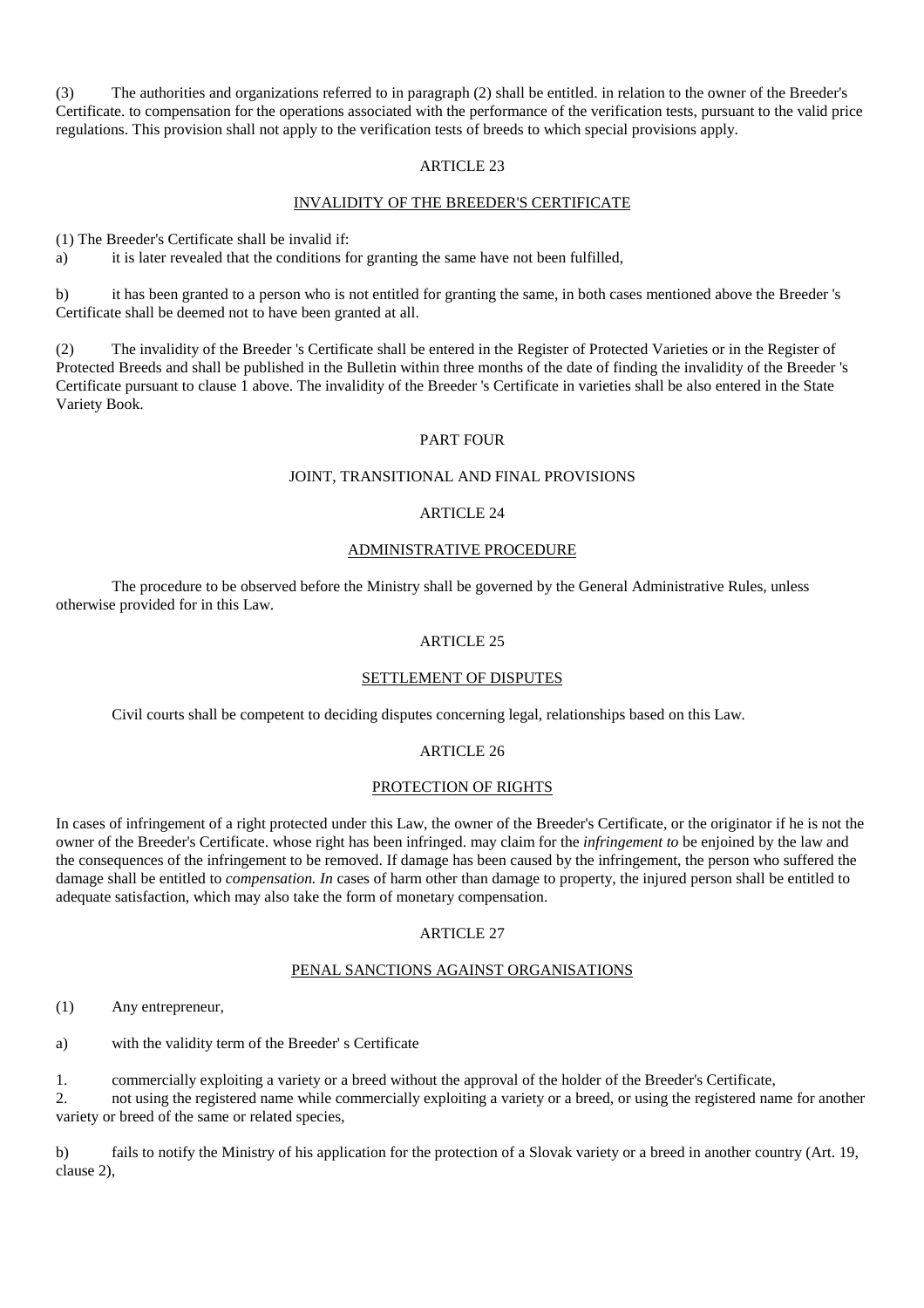shall be liable for a fine which may be imposed by the Ministry, not exceeding the amount of SKK 1.000,000. In the event of any repeated unauthorised infringement of the rights of the holder of the Breeder's Certificate referred to in clauses a) and b) above, the Ministry may impose an additional fine not exceeding SKK 2,000,000 within the time periods referred to in Art. 27, clause 3 of the Law.

(2) In determining the fine, the Ministry shall consider mainly the seriousness, manner. duration and consequences of the infringement.

(3) The fine may only be imposed within one year of the day on which the Ministry learned of the infringement and within three years of the day on which the *infringement was* committed. The fine shall be paid within 30 days of the day on which the decision concerning its imposition came into force.

(4) Monies drawn from the fines shall be paid into the State Budget.

## ARTICLE 28

## **MISDEMEANORS**

(1) Any natural person, without being entitled to do so, commercially exploiting a variety or a breed for which a Breeder 's Certificate has been issued or failing, to notify the Ministry of his application for the protection of a variety or a breed in another country (Art. 19, clause 2) shall be deemed to have committed a misdemeanor for which he maybe liable for a fine imposed by the Ministry not exceeding SKK 20,000. In the event of any repeated infringement upon the right of the holder of the Breeder's Certificate in the manner mentioned above, the Ministry may impose an additional fine not exceeding SKK 50,000.

(2) The provisions of a special legal regulation 7) shall apply to misdemeanor proceedings.

## ARTICLE 29

## ENABLING PROVISIONS

(1) The Ministry, upon agreement with the Ministry of Agriculture and Food of the Czech Republic, the Ministry of Agriculture and Food of the Slovak Republic, the Ministry of Forestry, Water Management and the Woodworking Industry of the Czech Republic. the Ministry of Forestry, Water Management and Woodworking Industry of the Slovak Republic and the Federal Ministry of Foreign Trade, shall issue a generally binding regulation for the implementation of Article 1(2).

(2) The Ministry, upon agreement with the Ministry of Agriculture and Food of the Czech Republic and the Ministry of Agriculture and Food of the Slovak Republic, shall issue a generally binding regulation for the implementation of Article 7(5) and Article 17(3 ).

## ARTICLE 30

## TRANSITIONAL PROVISION

(1) The varieties which, on the basis of special provisions, have been entered as original varieties in the state Variety Book before the entry into force of this Law and have not been commercially exploited for longer than 10 years before the entry into force of this Law, as well as the existing breeds which have been certified or released pursuant to special provisions may be the subject of applications for protection in accordance with this Law. The provisions of Article 7(3) shall not apply to those varieties.

(2) The applications referred to in paragraph (1) shall be filed within 12 months from the day on which this Law enters into force.

(3) The owner of a Breeder 's Certificate may commercially exploit the variety or the breed only if the variety or the breed for which the Breeder 's Certificate has been issued has also been released pursuant to special provisions. In such cases the owner shall be regarded as if he were an entrusted organisation pursuant to the said special provisions.

# ARTICLE 30 A

(1) The author's share in the financial benefit from the commercial exploitation of varieties and breeds which have applied for legal protection prior to the effective date of this Law shall be determined according to the current applicable legal regulations.

(2) The author and the Slovak organisation shall agree in writing on the amount of the consideration, the terms of payment, and due dates of payments for varieties and breeds which shall be applied for a legal protection after the effective date of this Law,